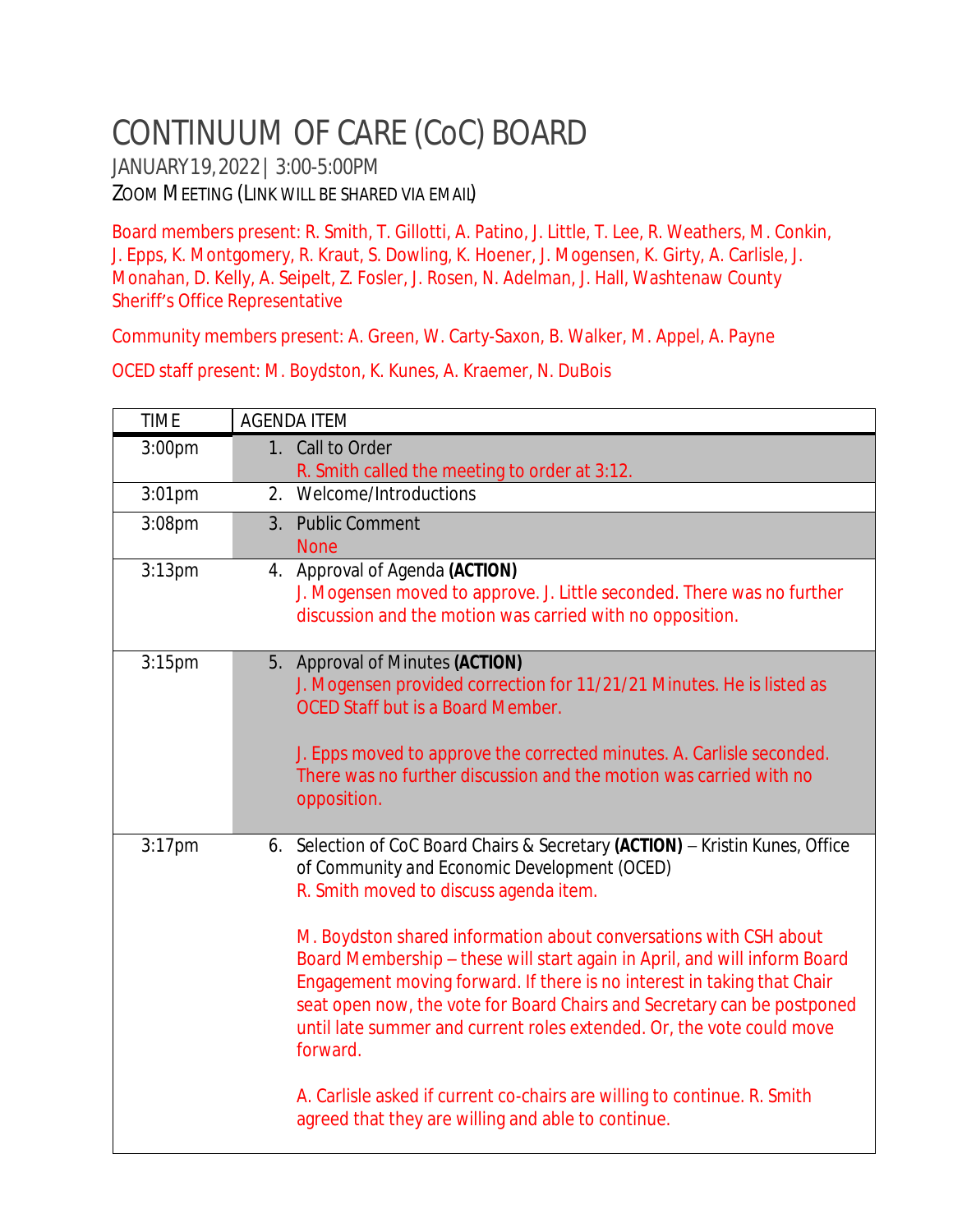|           | T. Gillotti moved to table the selection of Board Chair and Secretary. J.<br>Little seconded. The motion carried with no opposition.                                                                                                                                                                                                                                                                                                                                                                                                                                                                                                                                                                                                                              |
|-----------|-------------------------------------------------------------------------------------------------------------------------------------------------------------------------------------------------------------------------------------------------------------------------------------------------------------------------------------------------------------------------------------------------------------------------------------------------------------------------------------------------------------------------------------------------------------------------------------------------------------------------------------------------------------------------------------------------------------------------------------------------------------------|
| $3:22$ pm | 7. CoC Letter of Support for Wayne Metropolitan Community Action Agency<br>(ACTION) - Kristin Kunes, Office of Community and Economic Development<br>(OCED)<br>R. Smith moved to discuss agenda item.<br>K. Kunes shared that Michigan Ability Partners requested a letter of<br>support from the CoC for their SSVF program, to Wayne Metropolitan<br>Community Action Agency. There is drafted language in the Board packet.<br>J. Little added more information: MAP has been operating as a subgrantee,<br>and this partnership has helped reduce the number of veterans on the CHP<br>list. MAP is one of three grantees for SSVF, and the only provider in<br>Washtenaw County.<br>A. Carlisle moved to approve. J. Epps seconded. J. Little abstained. The |
|           | motion carried with no opposition.                                                                                                                                                                                                                                                                                                                                                                                                                                                                                                                                                                                                                                                                                                                                |
| $3:27$ pm | 8. 2022 Point-in-Time Count Update & Methodology (ACTION) - Andrew<br>Kraemer, Office of Community and Economic Development (OCED)<br>R Smith moved to discuss agenda item.<br>A. Kraemer shared information about the Point-in-Time Count: a count of<br>people in shelters (in shelters, transitional housing, in hotels, etc. - data<br>gathered from HMIS) and experiencing unsheltered homelessness in one<br>night in January. More information is available in the Board packet.<br>A. Patino asked if there are enough volunteers. A. Kraemer shared that<br>there are 24 volunteers, which is enough.<br>R. Kraut moved to approve. K. Hoener seconded. The motion carried with<br>no opposition.                                                        |
| $3:37$ pm | 2021 Continuum of Care System Data- Andrew Kraemer, Office of<br>9.<br>Community and Economic Development (OCED)<br>R. Smith moved to discuss agenda item.<br>A. Kraemer gave an overview of Washtenaw County's homelessness<br>response system in 2021. 401 people were experiencing homelessness at<br>the end of November 2021 (9% increase since 2020); 557 people were<br>permanently housed in 2021 (5% decrease since 2020); and it took on<br>average 137 days from intake to permanent housing (same since 2020).<br>There was a dip over the summer, hitting a system low of 275 in June.<br>Homelessness spiked going into the winter, reaching 445 in November.<br>The number of veterans and people experiencing chronic homelessness                |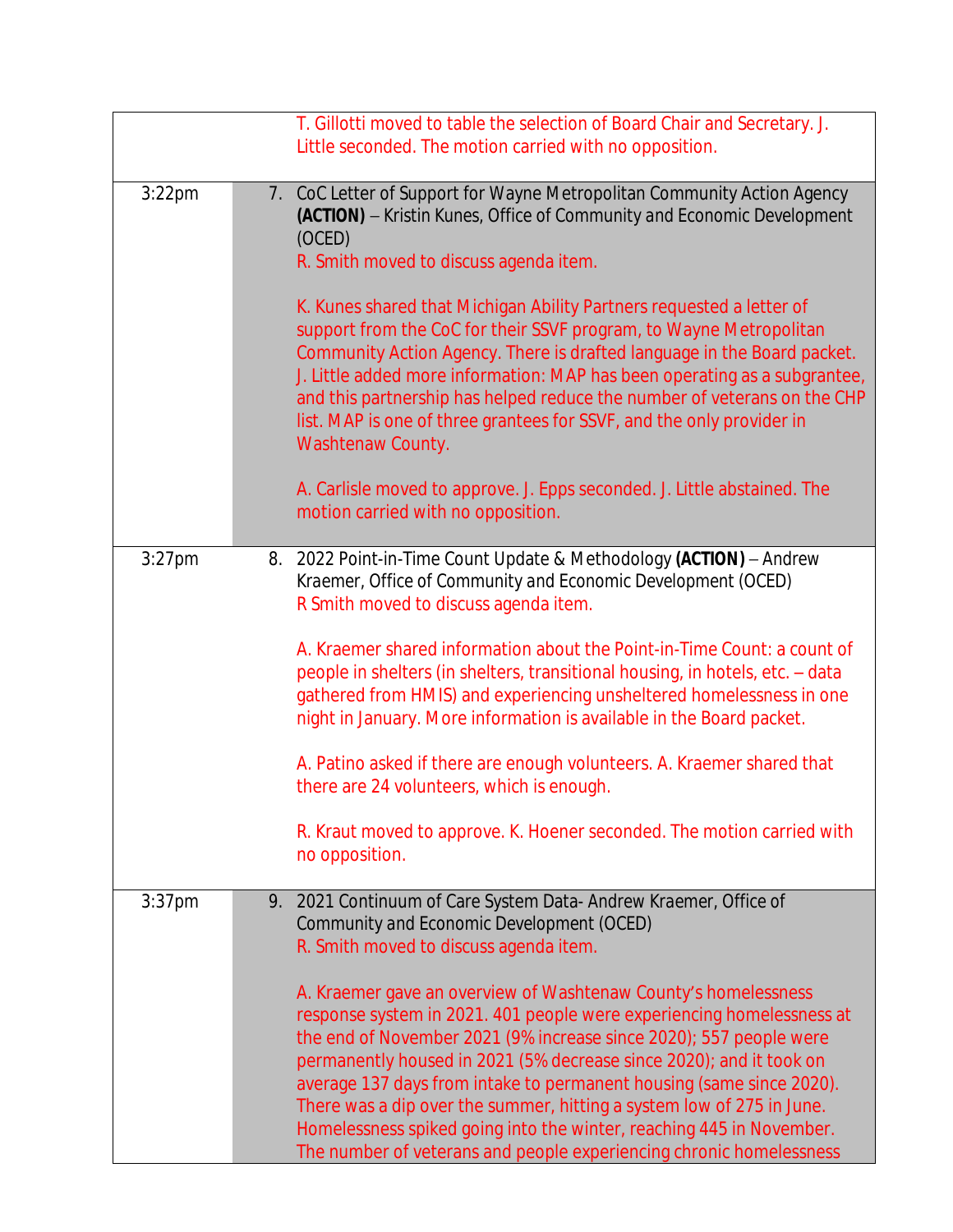|        | has remained relatively similar; an increase in families experiencing<br>homelessness drove the spike in September; individuals experiencing<br>homelessness spiked later in the fall. 340 households were housed in<br>2021, a decrease from 2020 (403) and 2019 (446) due to increased rents<br>and other pandemic-related factors. More chronic individuals were housed<br>this year than prior years (93) thanks to new PSH developments. The<br>average length of time until housing held stable for all populations except<br>for chronic homelessness (which increased because some people were<br>housed who had been experiencing homelessness for a very long time in<br>the new PSH development). Looking at VI-SPDAT data, people coming into<br>the system in 2021 have high needs. 876 people were served in PSH in<br>2021 – a record. Most people remained in PSH, but of the 61 who left, 33<br>went to permanent housing.<br>T. Gillotti asked A. Kraemer to repeat the records. One was a record low of<br>people in the system (275 in June). One was a record number of people<br>served in PSH. People leaving shelter with vouchers was another record. |
|--------|--------------------------------------------------------------------------------------------------------------------------------------------------------------------------------------------------------------------------------------------------------------------------------------------------------------------------------------------------------------------------------------------------------------------------------------------------------------------------------------------------------------------------------------------------------------------------------------------------------------------------------------------------------------------------------------------------------------------------------------------------------------------------------------------------------------------------------------------------------------------------------------------------------------------------------------------------------------------------------------------------------------------------------------------------------------------------------------------------------------------------------------------------------------------------------|
|        | T. Gillotti asked about the challenges of people leaving RRH. Ideally, within<br>6 months people are able to pay the rent on their own - but this seems<br>like it is not happening, and also there are more vouchers available.<br>A. Carlisle added that the HUD Family Options Study showed how critical<br>vouchers are for family stability - emphasizing how great of a resource<br>vouchers are.<br>No further discussion.                                                                                                                                                                                                                                                                                                                                                                                                                                                                                                                                                                                                                                                                                                                                              |
| 3:45pm | 10. COVID Emergency Rental Assistance (CERA)<br>a. Funding Updates and Communication Packet - Morghan Boydston,<br>Office of Community and Economic Development (OCED)<br>b. Number Updates - Marla Conkin, Salvation Army and Rhonda<br><b>Weathers, SOS Community Services</b><br>2021 CERA Accomplishments - Tish Lee, Legal Services of South<br>C.<br>Central Michigan<br>R. Smith moved to discuss agenda item.                                                                                                                                                                                                                                                                                                                                                                                                                                                                                                                                                                                                                                                                                                                                                          |
|        | M. Boydston shared the difference between ERA1 and ERA2. Washtenaw<br>County received CERA 2 funds which is a very different program. There are<br>\$4.5 million to spend down by March 31 <sup>st</sup> , and if that happens, more funds<br>will follow. ERA2 funds are to be used predominantly; ERA1 can be used in<br>special circumstances. For example, ERA1 funds can be used for people<br>who are literally homeless, for hotel and other costs to transition people<br>into a unit. Eligibility and documentation requirements are different - see<br>Board packet for details.                                                                                                                                                                                                                                                                                                                                                                                                                                                                                                                                                                                     |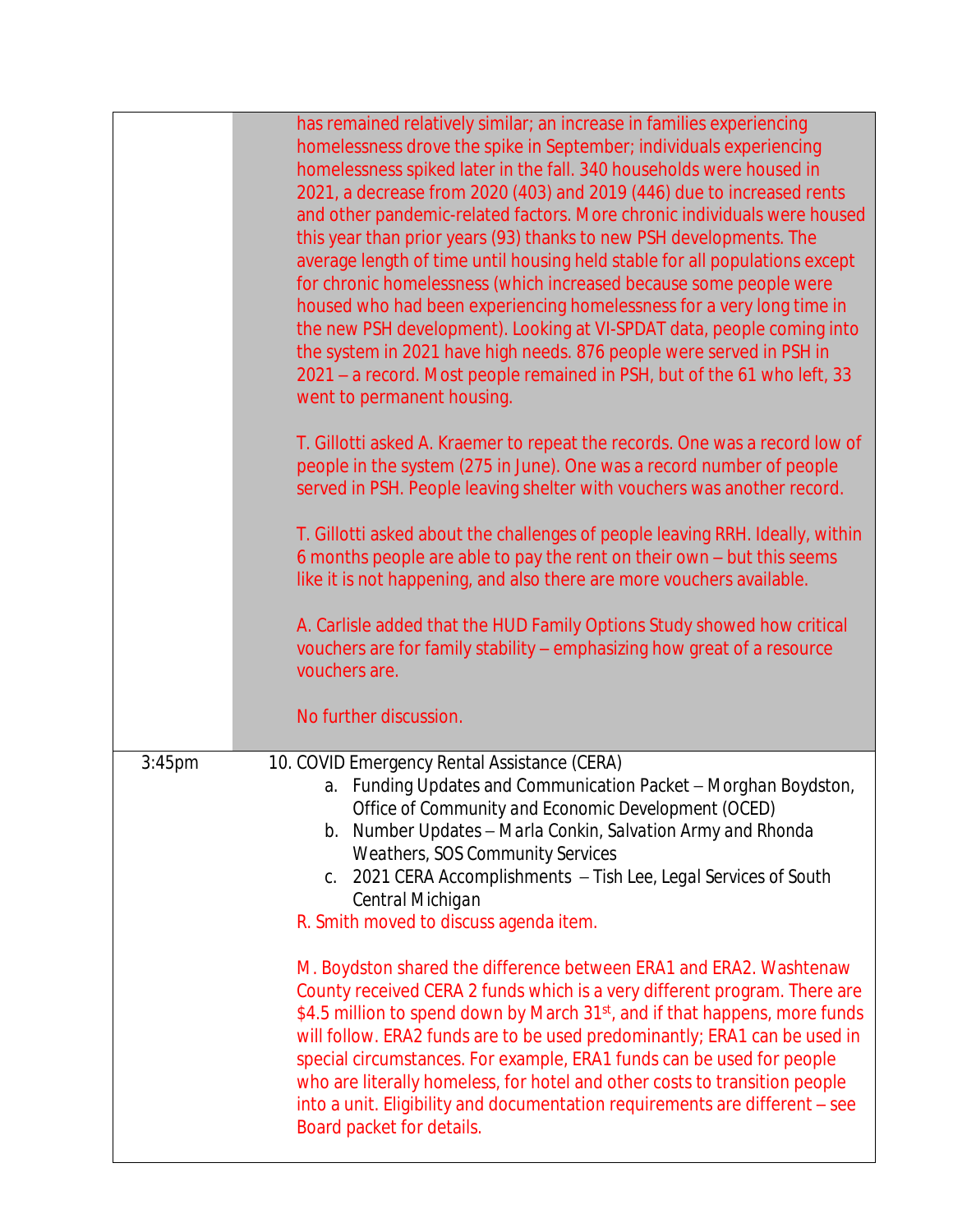J. Monahan asked about utility fund changing. M. Boydston said the money can only be used for rental arrears moving forward – no more utility-only cases.

J. Hall asked if the income levels change. M. Boydston said they did not. K. Kunes shared that flyers are in the Board packet for reference.

R. Kraut asked to talk about the timelines for getting out assistance. M. Boydston said that the new eligibility requirements might make the processing take longer at least originally, but HAWC is working diligently to get through the applications that are currently in the portal. They hope to get to a point where they are moving faster.

D. Kelly shared that Michigan Coalition Against Homelessness is working with MSHDA and trying to advocate to make the process for ERA2 funds the same as the original. He will share updates as he has them.

M. Conkin shared that HAWC does not have the funds yet – while they can approve applications, there will be a delay in sending out the checks. So far, HAWC has spent over \$5.4 million. Most of the denials were for duplicate applications, but it is likely that that number will increase with the new guidelines. 232 cases are in process.

R. Weathers said that SOS has approved over 1100 cases, over 200 are in review. Most of denials (out of around 300) are also due to duplication.

T. Lee gave recap of Legal Services in 2021 with CERA-related funds. In conjunction with CERA assistance, legal aid agencies received funding to staff an eviction diversion program – they are present in every housing docket that occurs. Anyone who faces eviction goes to court and staff is present in the zoom courtroom. The judges announce their availability so people can take advantage of their assistance. In 2021, opened over 600 cases – 547 are closed, 114 still pending. They had to adjust due to staff turnover mid-year but were still able to get good outcomes for people including for people receiving CERA funds. They were able to spot patterns with particular landlords or complexes – for example, a systemic problem with one in Ypsi, where they were able to help everyone in that complex (issues with heaters and other deficiencies in the units). The program will be staffed through the end of 2023.

J. Mogensen said Religious Action for Affordable Housing received a grant to provide help with eviction prevention, so that work has started and there might be flexible funding available there. If there are questions people can reach out to A. Carlisle.

No further questions or discussion.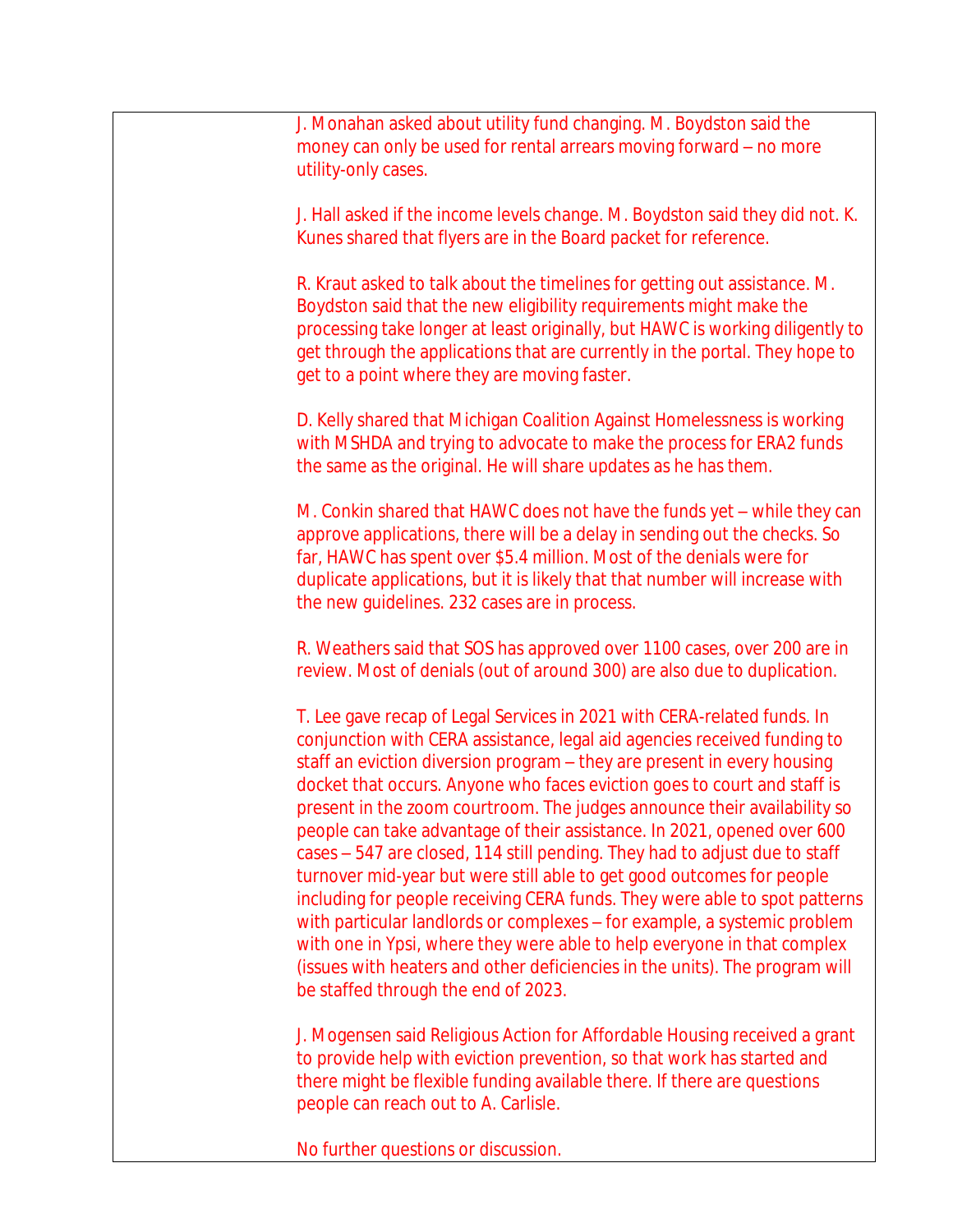| 4:10pm             | 11. Upcoming Housing Developments and The Grove (Veridian) Update -<br>Wendy Carty-Saxon and Brandyn Walker, Avalon Housing<br>R. Smith moved to discuss agenda item.<br>W. Carty-Saxon provided update on three new developments. The Grove<br>at Veridian will be a 50-unit new development - 30 will be PSH, 20 will be<br>set aside for households with less than 60% AMI. They have all the funding<br>lined up except for tax credits, which are supposed to make up 75% of the<br>funding. They will be resubmitting their application on April 1. They would<br>learn in June or July if they were awarded, and construction would take<br>place in 2023 and move-in in 2024. There are sketches in the Board Packet.<br>The second development is 206/210 N. Washington in downtown Ypsi.<br>They have a purchase agreement with the City of Ypsilanti, so they are<br>currently doing due diligence. The goal is for 20 units, mostly 1-bedrooms.<br>At least 15 of the units are expected to be supportive housing and they<br>would apply for project-based vouchers. They are looking to include<br>community room and service office in the building, which may also be<br>helpful to Avalon staffs' other work in the city. Tax credit application is<br>planned for October, and if awarded would start construction mid-2023.<br>B. Walker shared about the Hickory Way Apartments Phase III, located at |
|--------------------|---------------------------------------------------------------------------------------------------------------------------------------------------------------------------------------------------------------------------------------------------------------------------------------------------------------------------------------------------------------------------------------------------------------------------------------------------------------------------------------------------------------------------------------------------------------------------------------------------------------------------------------------------------------------------------------------------------------------------------------------------------------------------------------------------------------------------------------------------------------------------------------------------------------------------------------------------------------------------------------------------------------------------------------------------------------------------------------------------------------------------------------------------------------------------------------------------------------------------------------------------------------------------------------------------------------------------------------------------------------------------------------------------------------------------|
|                    | 1146 S. Maple in Ann Arbor. It is adjacent to Hickory Way Apartments<br>Phases I and II (both fully leased up by the end of 2021). They are planning<br>14-units at Hickory Way Apts Phase III, all supportive housing. They are<br>also anticipating that this will be recovery housing. This is also planned for<br>submission to October 2022 tax credit round. If awarded, construction<br>would also start mid-2023.<br>W. Carty-Saxon shared that they might ask the CoC Board for a letter of                                                                                                                                                                                                                                                                                                                                                                                                                                                                                                                                                                                                                                                                                                                                                                                                                                                                                                                      |
|                    | support for the two properties planned for the October tax credit round.                                                                                                                                                                                                                                                                                                                                                                                                                                                                                                                                                                                                                                                                                                                                                                                                                                                                                                                                                                                                                                                                                                                                                                                                                                                                                                                                                  |
|                    | No further discussion.                                                                                                                                                                                                                                                                                                                                                                                                                                                                                                                                                                                                                                                                                                                                                                                                                                                                                                                                                                                                                                                                                                                                                                                                                                                                                                                                                                                                    |
| 4:20 <sub>pm</sub> | 12. Shelter Updates and Winter Response (Individuals) - Dan Kelly, Shelter<br>Association of Washtenaw County (SAWC)<br>R. Smith moved to discuss agenda item.                                                                                                                                                                                                                                                                                                                                                                                                                                                                                                                                                                                                                                                                                                                                                                                                                                                                                                                                                                                                                                                                                                                                                                                                                                                            |
|                    | D. Kelly provided update. No major case counts until early December when<br>there was a surge in cases. They have been managing that since and<br>keeping the services going. No one was turned away during this period.<br>People who have COVID-19 are provided with isolation. Most people are<br>provided with PCR or antigen tests most days. They are using hotels for                                                                                                                                                                                                                                                                                                                                                                                                                                                                                                                                                                                                                                                                                                                                                                                                                                                                                                                                                                                                                                              |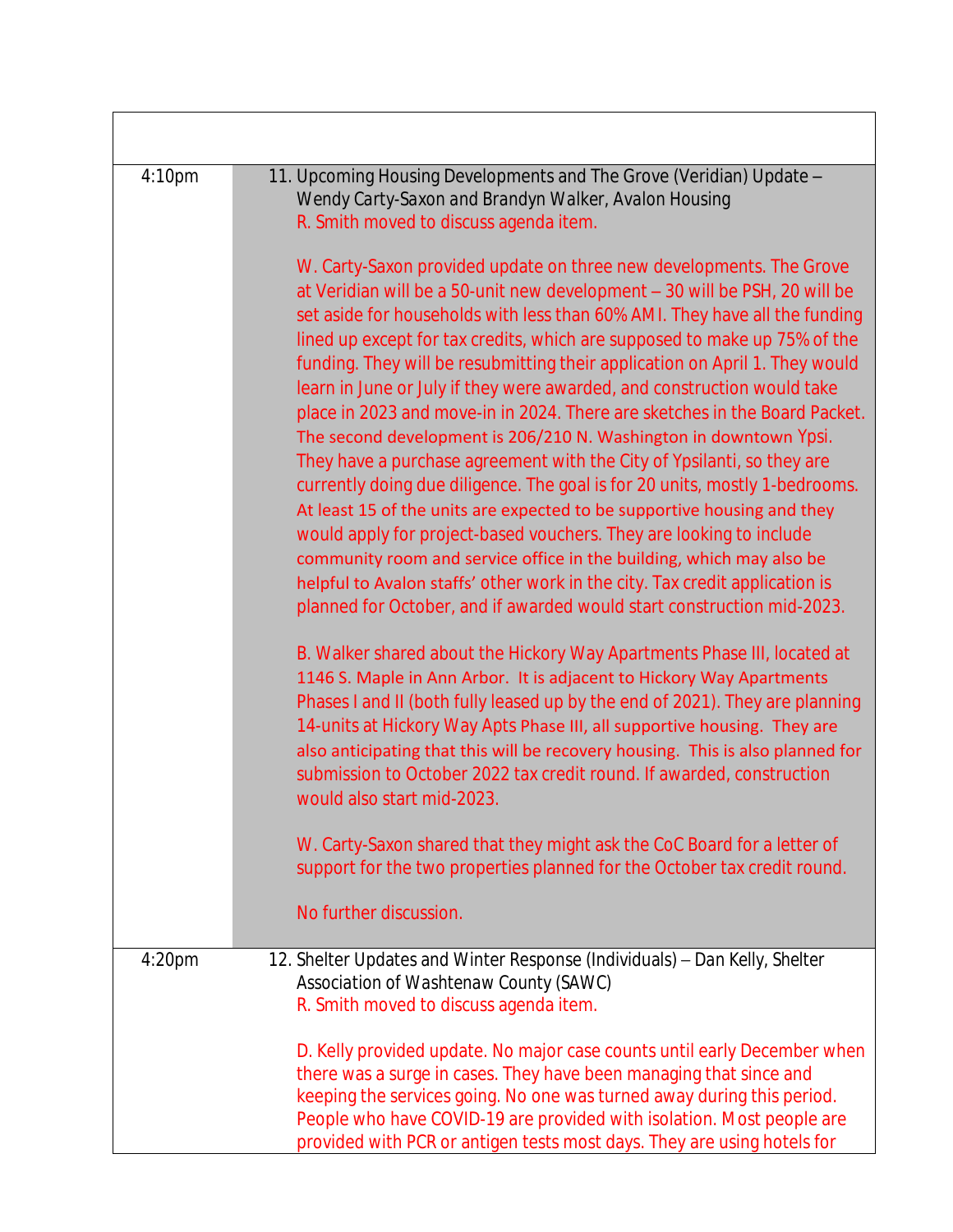|           | isolation, currently 26 people are isolating in a couple of hotels across the<br>community. This has caused a strain on staff. Most people's symptoms are<br>mild due to high vaccination rate. OCED funding has helped support staff<br>capacity. While cases are down, there is still a trickle - mostly among<br>people who are coming into shelter for the first time.                                        |
|-----------|-------------------------------------------------------------------------------------------------------------------------------------------------------------------------------------------------------------------------------------------------------------------------------------------------------------------------------------------------------------------------------------------------------------------|
|           | In terms of general winter response, up about 30% from this time last year<br>(although that was an abnormally low year). Overdoses are up - they are<br>not sure why, other than pandemic-related. Additional training was<br>provided with Narcan. More people are entering housing, especially<br>highest need guests - thanks to new developments and increased<br>vouchers in the community (partially EHV). |
|           | No further discussion.                                                                                                                                                                                                                                                                                                                                                                                            |
| $4:25$ pm | 13. Shelter Updates (Families)<br>a. Marla Conkin, Salvation Army<br>b. Rhonda Weathers, SOS Community Services<br>c. Ellen Schulmeister, IHN at Alpha House<br>R. Smith moved to discuss agenda item.                                                                                                                                                                                                            |
|           | M. Conkin shared that 7 families are in hotels, and they are providing case<br>management. Most families (90%) are exiting to housing either through<br>RRH or vouchers. They are currently working on a MOU with Mission for<br>some of the larger families.                                                                                                                                                     |
|           | R. Weathers shared that SOS continues to provide service through three<br>scattered-site shelter units, they are bringing new families in. They are 3-<br>bedroom homes so can serve larger families. Length of stay had been<br>trending up during the pandemic but is starting to come down, and most<br>people are exiting to permanent housing.                                                               |
|           | E. Schulmeister was not present and did not provide an update.                                                                                                                                                                                                                                                                                                                                                    |
|           | T. Gillotti asked if Ozone and Safe House could provide updates as well.                                                                                                                                                                                                                                                                                                                                          |
|           | K Girty shared that they are coming out of a wave of COVID. Drop-in<br>services are on hold but moving space - more information to come about<br>these services. This will provide more housing screening and case<br>management capacity.                                                                                                                                                                        |
|           | K. Montgomery shared that shelter is still open and sheltering survivors in<br>immediate danger of domestic violence and sexual assault.                                                                                                                                                                                                                                                                          |
|           | No further discussion.                                                                                                                                                                                                                                                                                                                                                                                            |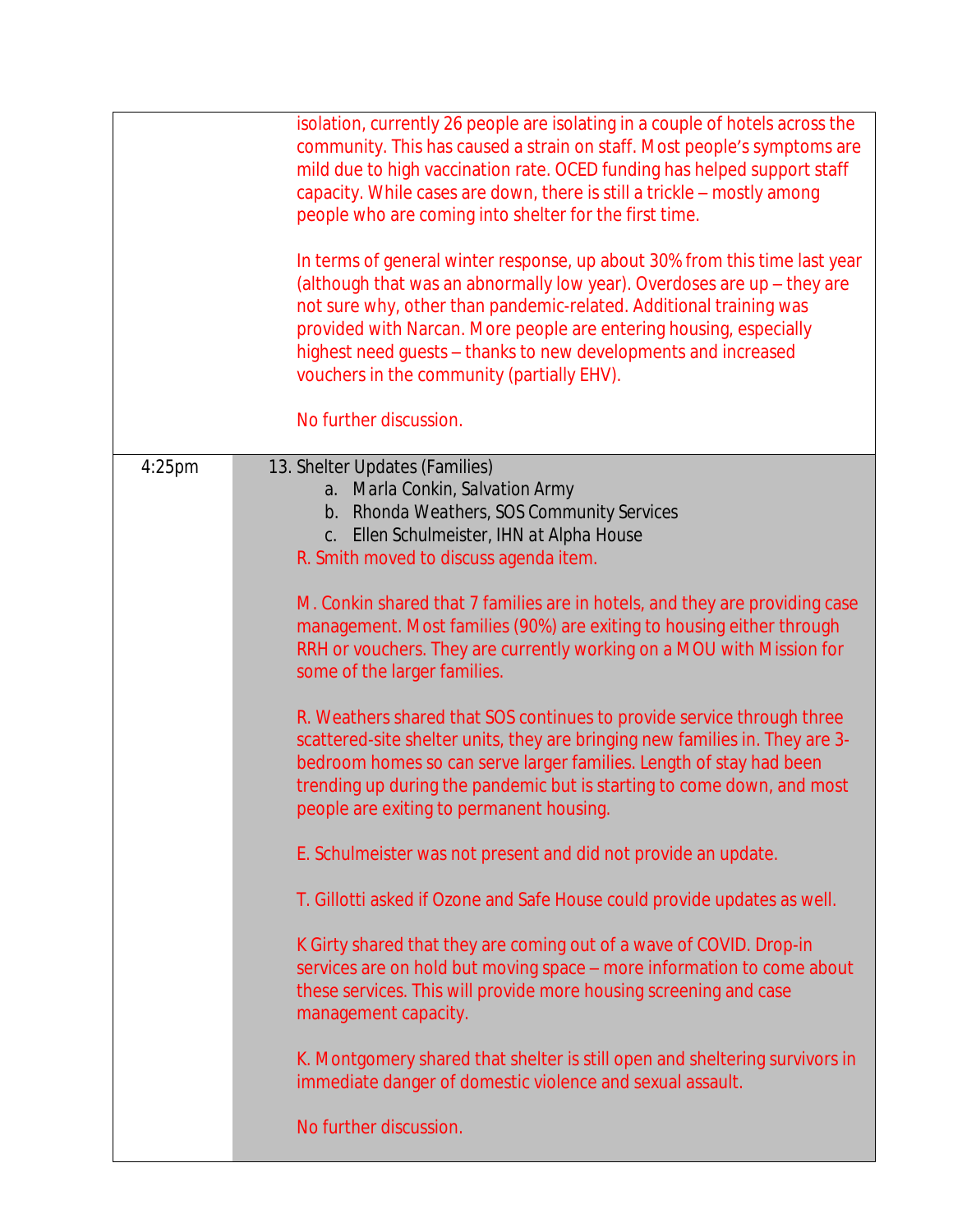| 4:40pm    | 14. Board Member Updates/Issues                                                                                                                                                                                                                                                                                                                                                                                                                                                                                                                                                                                                                                                                                                                                                        |
|-----------|----------------------------------------------------------------------------------------------------------------------------------------------------------------------------------------------------------------------------------------------------------------------------------------------------------------------------------------------------------------------------------------------------------------------------------------------------------------------------------------------------------------------------------------------------------------------------------------------------------------------------------------------------------------------------------------------------------------------------------------------------------------------------------------|
|           | R. Smith moved to discuss agenda item.                                                                                                                                                                                                                                                                                                                                                                                                                                                                                                                                                                                                                                                                                                                                                 |
|           | A. Carlisle shared three updates: First, NLIHC is still under the impression<br>that Build Back Better might still pass, but that it might not include housing<br>and homelessness dollars as originally planned. Michigan Senators and<br>Representatives are on board, but it is important to contact them to urge<br>to keep housing and homelessness support in the bill. Second, there is an<br>affordable housing education series planned for the next few months.<br>Third, the City of Ann Arbor is going through a community engagement<br>process for the city's ARPA funds. Avalon staff shared information about<br>projects under discussion around housing security. There will be a survey<br>and you can provide feedback to City staff in support of these projects. |
|           | K. Girty added update on minor shelter program. It had been treatment-<br>focused family intervention (family has to agree), so it was missing young<br>people whose families would or could not agree. Now, they are allowing<br>shorter-term stays focused on prevention and diversion. In emergency<br>situations with a minor, they are doing a lot more interventions within 24-<br>72 hours. Providers should feel free to call if they know of a situation<br>where this would be appropriate.                                                                                                                                                                                                                                                                                  |
|           | M. Boydston asked what the implications were for Ozone House for them<br>to be taking this on. K. Girty shared that this means walking a line between<br>harboring a run away and keeping minors safe - but worth it to keep<br>children safe, and has allowed them to engage youth and families they<br>have not reached before. A lot of this was possible through the prevention<br>dollars.                                                                                                                                                                                                                                                                                                                                                                                        |
|           | N. Adelman shared an update around overdoses - if anyone needs access<br>to Naloxone or Narcan, reach out to her and she will provide it for free<br>Washtenaw County Community Mental Health is now the access point for<br>substance use treatment services, so if anyone needs it they should call<br>the access line.                                                                                                                                                                                                                                                                                                                                                                                                                                                              |
| $4:45$ pm | 15. Public Comment                                                                                                                                                                                                                                                                                                                                                                                                                                                                                                                                                                                                                                                                                                                                                                     |
|           | A. Green shared there are free trainings available, including one next<br>Monday on human trafficking. There will be a trauma-informed care series<br>in February/March. If anyone wants information they can reach out to her:<br>agreen@mihomeless.org.                                                                                                                                                                                                                                                                                                                                                                                                                                                                                                                              |
|           | A. Patino added that the Hilltop View development is almost complete,<br>they are taking referrals through CHP and lease-ups will start soon.                                                                                                                                                                                                                                                                                                                                                                                                                                                                                                                                                                                                                                          |
|           | M. Boydston shared she will not be at the next meeting but will be back in<br>May or so.                                                                                                                                                                                                                                                                                                                                                                                                                                                                                                                                                                                                                                                                                               |